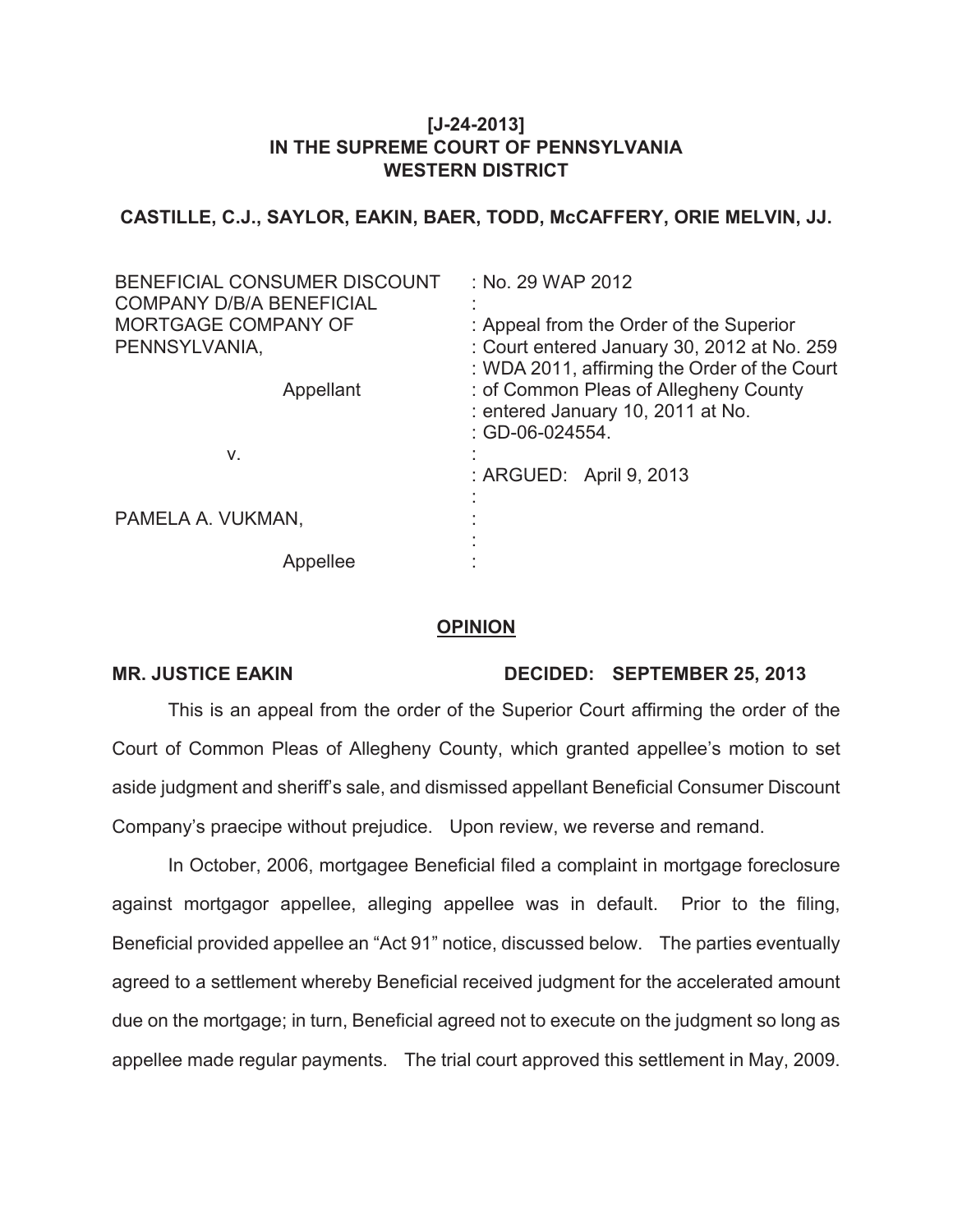On April 5, 2010, Beneficial filed an affidavit alleging appellee had defaulted on her obligations under the settlement agreement. The following day, Beneficial filed a praecipe for writ of execution. On August 2, 2010, the property was sold at sheriff's sale; Beneficial was the successful bidder.

On August 31, 2010, appellee filed a document titled "Motion to Set Aside Judgment and Sheriff's Sale," in which she contended Beneficial failed to comply with the requirements of the Homeowner's Emergency Mortgage Act (Act 91), 35 P.S. §§ 1680.401c et seq. Specifically, appellee alleged the Act 91 notice in 2006 failed to inform her of the option of a face-to-face meeting with Beneficial. Following a hearing, the trial court found the Act 91 notice was deficient based on this omission. See Combined Act 91/Act 6 Notice, 5/17/06. The court concluded this stripped it of subject matter jurisdiction, which cannot be waived; therefore, the court set aside the sheriff's sale and judgment, and dismissed Beneficial's original complaint. Trial Court Order, 12/7/11, at 3 (quoting HSBC Bank v. Carter, GD-08-006055, 6/2/10 (Allegheny County), affirmed, No. 1073 WDA 2010, unpublished memorandum (Pa. Super. filed January 30, 2012)) ("proper notice was an essential prerequisite, a jurisdictional prerequisite to filing a mortgage foreclosure action").

Beneficial filed a timely appeal asserting that the notice sent to appellee was not deficient, that appellee was barred from challenging the notice's adequacy at this stage, and that even if the notice was deficient, this fact did not extinguish the trial court's subject matter jurisdiction over this case. Beneficial Consumer Discount Company v. Vukman, 37 A.3d 596, 598-99 (Pa. Super. 2012). 1

The Superior Court held the Act 91 notice was deficient as contended. Id., at 602. Concerning subject matter jurisdiction, the Superior Court noted, although "[a]ppellee's

 $1$  The case reporter misspells appellee's name as "Vukmam."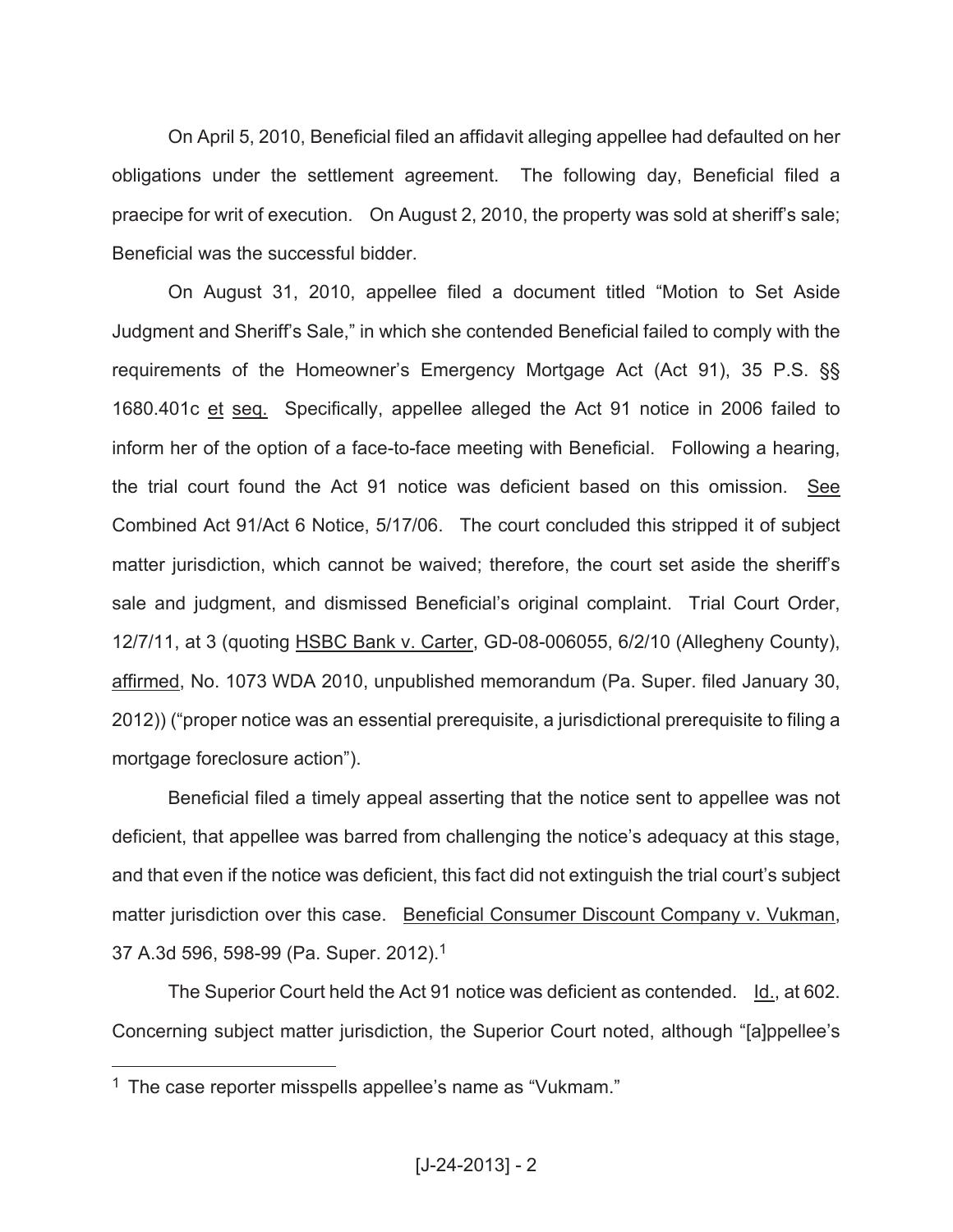complaints regarding the deficiencies in the Act 91 notice sound more in the nature of a jurisdictional challenge based upon procedural matters[,]" which "can be waived," it was bound by its previous decision in Philadelphia Housing Authority v. Barbour, 592 A.2d 47, 48 (Pa. Super. 1991), affirmed per curiam, 615 A.2d 339 (Pa. 1992). Beneficial Consumer Discount Company, at 599-600 (citation omitted). There, the court agreed with the trial court's holding that foreclosure notice requirements are jurisdictional. Id.; see Philadelphia Housing, at 48 (citing Main Line Federal Savings and Loan Association v. Joyce, 632 F.Supp. 9, 10 (E.D. Pa. 1986)) ("[T]he notice requirements pertaining to foreclosure proceedings are jurisdictional, and, where applicable, a failure to comply therewith will deprive a court of jurisdiction to act.");<sup>2</sup> Commonwealth v. Hull, 705 A.2d 911, 912 (Pa. Super. 1998) (citation omitted) ("It is beyond the power of a panel of the Superior Court to overrule a prior decision of the Superior Court.").<sup>3</sup> "For [that] reason, [the court] conclude[d] that the trial court properly considered whether the pertinent Act 91 notice was deficient." Beneficial Consumer Discount Company, at 600.

<sup>&</sup>lt;sup>2</sup> The Superior Court also cited Marra v. Stocker, 615 A.2d 326 (Pa. 1992); however, that case did not address the effect of defective notice on subject matter jurisdiction. There we held certain notice requirements did not apply to the foreclosure in question. Marra, at 329. The only mention of jurisdiction was in then-Justice Zappala's dissent, in which he noted Main Line Federal, "held that the notice required by Act 6 is a jurisdictional prerequisite to suit such that failure to give notice deprives the court of subject matter jurisdiction[; however, that case] … has never been adopted by an appellate court of this jurisdiction." Id., at 331 n.4 (Zappala, J., dissenting) (citing Main Line Federal, at 10).

<sup>&</sup>lt;sup>3</sup> This Court is not bound by the quoted language from **Philadelphia Housing, see Heim v.** Medical Care Availability and Reduction of Error Fund, 23 A.3d 506, 510 (Pa. 2011) (citation omitted) ("a per curiam order does not serve as binding precedent"), nor have we adopted or are we bound by Main Line Federal. See In re Stevenson, 40 A.3d 1212, 1216 (Pa. 2012) ("[C]ourts of our Commonwealth are not bound by decisions of federal courts inferior to the U.S. Supreme Court.").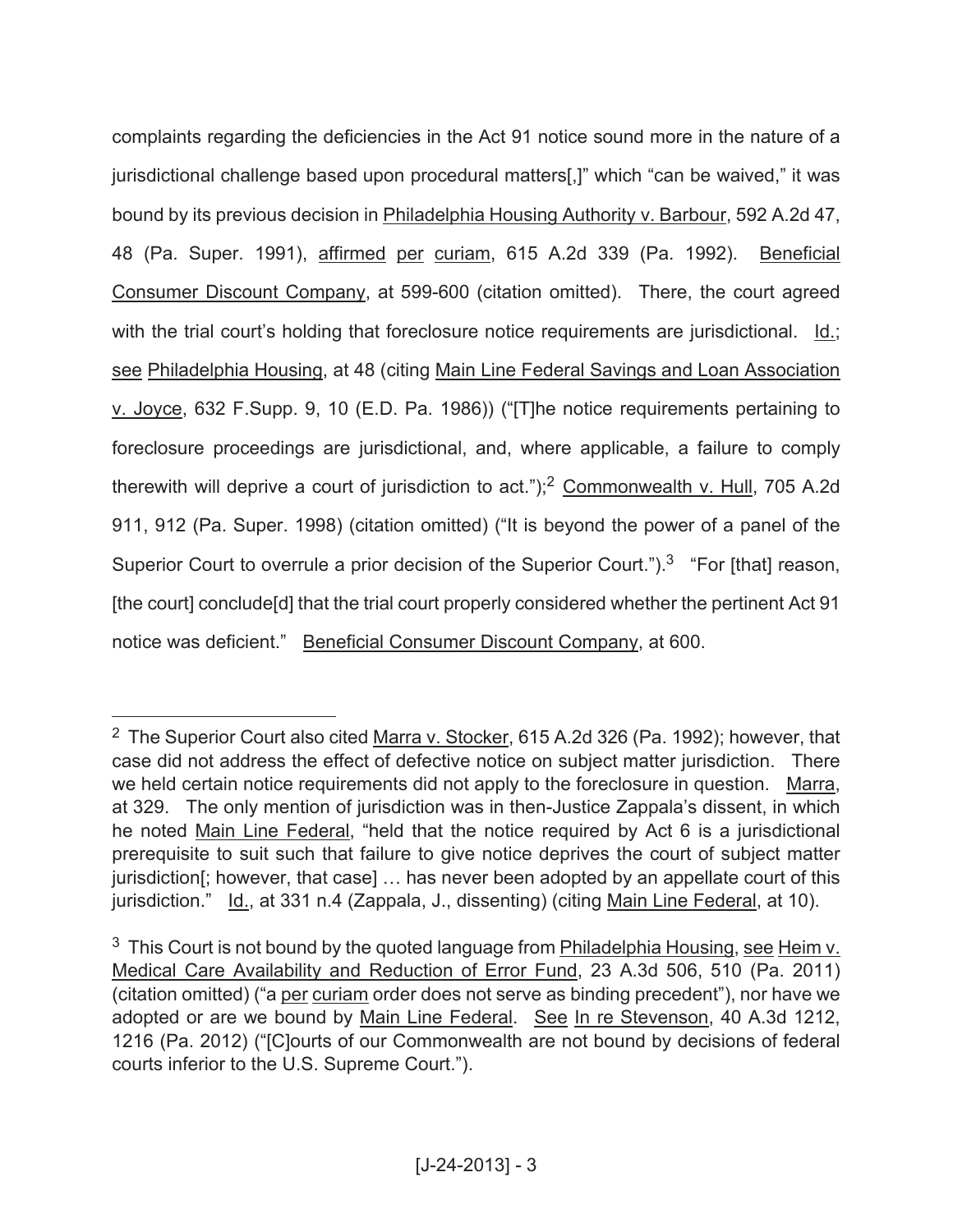Beneficial petitioned for allocatur; this Court granted review of the following issue:<sup>4</sup>

Does a lender's use of the Uniform Act 91 Notice divest a trial court of subject matter jurisdiction and require setting aside a completed Sheriff's Sale, vacating a consent judgment, and dismissing a foreclosure action where any claimed defect in the notice implicates only jurisdiction based on a procedural matter, the lender had no discretion in the form of notice it used, the notice was prescribed by the PHFA consistent with express statutory authorization, and the record shows that the borrower-in-default suffered no prejudice from the lender's use of the Uniform Act 91 Notice, received all the protections contemplated by Act 91, and waived any claim of a procedural defect concerning Act 91?

Beneficial Consumer Discount Company v. Vukman, 55 A.3d 100, 100-01 (Pa. 2012) (per

curiam). We also requested additional briefing regarding "Whether the recently-enacted

Homeowner Assistance Settlement Act, 35 P.S. § 1681.1 et seq., affects our disposition.

See Greenough v. Greenough, 11 Pa. 489[, 1849 W.L. 5732] (1849). See also

Commonwealth v. Shaffer, [] 734 A.2d 840, 843-844 ([Pa.] 1999)." Id., at 101.

First, Beneficial contends improper notice simply goes to the court's power to act,

not its subject matter jurisdiction. Because we determine defective Act 91 notice does

not implicate the jurisdiction of the court, the other issues raised need not be addressed,

and we remand to the trial court without considering them.

 $\overline{a}$ 

The test for whether a court has subject matter jurisdiction inquires into the competency of the court to determine controversies of the general class to which the case presented for consideration belongs. Thus, as a pure question of law, the standard of review in determining whether a court has subject matter jurisdiction is de novo and the scope of review is plenary.

Mazur v. Trinity Area School District, 961 A.2d 96, 101 (Pa. 2008) (citation omitted).

<sup>&</sup>lt;sup>4</sup> Beneficial sets forth its "question" in a single run-on sentence of 115 words, comingling multiple distinct issues. This unnecessary effusiveness erodes comprehension as it goes on. By phrasing clauses in the conjunctive, appellant repeats a too-common error, making the answer sought dependent on establishing every clause set forth. Advocates do not advance their cause by tossing every arguably favorable fact into a single all-encompassing mélange of a sentence. Nevertheless, we will address whether defective notice affects jurisdiction, which despite the verbosity is the relevant question.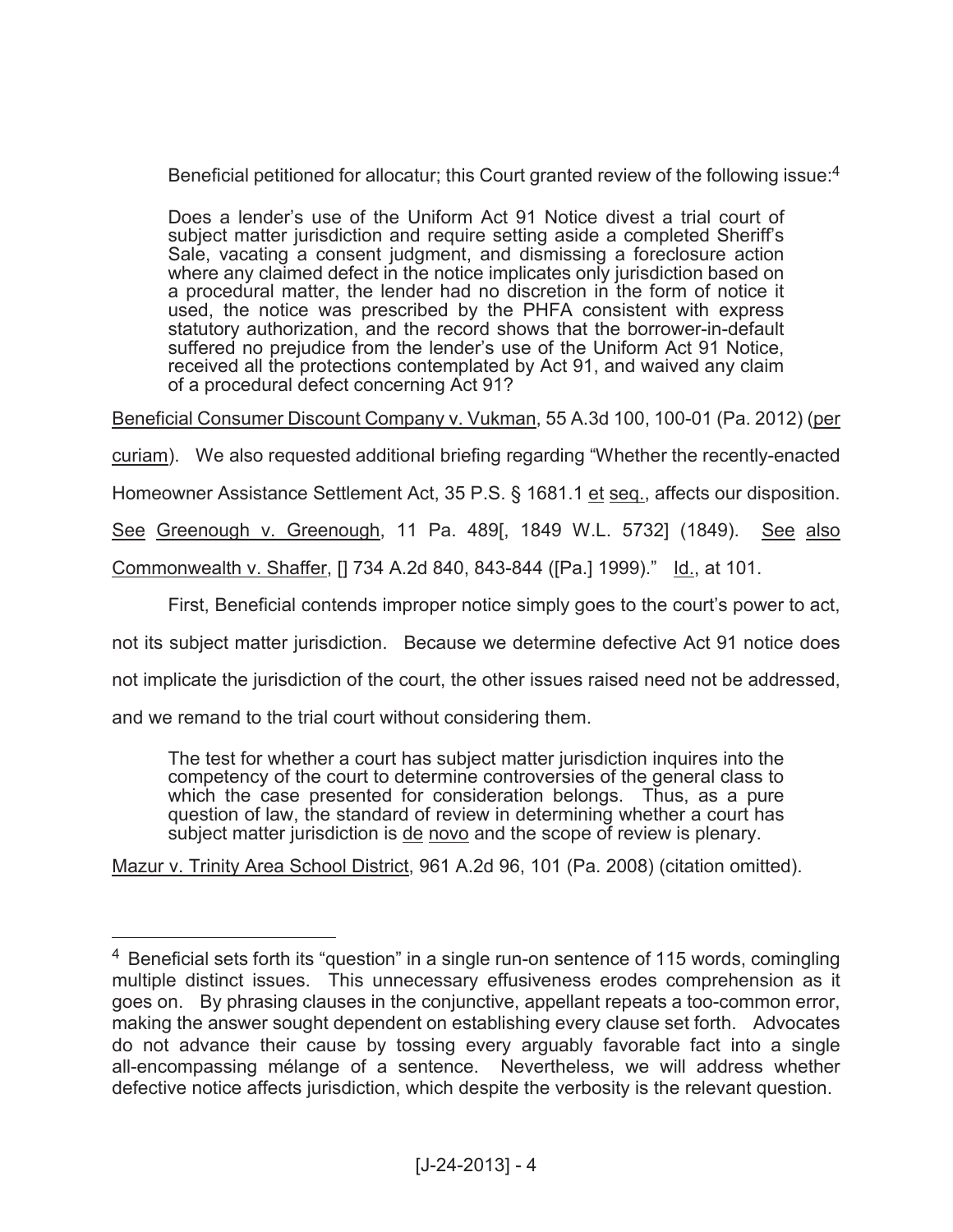In 2006, Act 91 required a mortgagee who desired to foreclose to send notice to the mortgagor "advis[ing] the mortgagor of his delinquency … and that such mortgagor has thirty (30) days to have a face-to-face meeting with the mortgagee who sent the notice or a consumer credit counseling agency to attempt to resolve the delinquency … by restructuring the loan payment schedule or otherwise." 35 P.S. § 1680.403c(a)-(b)(1) (emphasis added), amended by P.L. 841, No. 60,  $\S$  2 (July 8, 2008). As the notice sent lacked this clause, the notice was deficient under the statute.

Appellant's contention is that Act 91 notice is "a procedural requirement or condition precedent that does not impact the general subject matter jurisdiction of the Courts of Common Pleas to hear foreclosure actions." Appellant's Brief, at 20 (citing Bell Tel. Co. v. Philadelphia Warwick Co., 50 A.2d 684, 688 (Pa. 1947) (court not without subject matter jurisdiction merely because condition precedent to recovery has not been satisfied); Skelton v. Lower Merion Tp., 148 A. 846, 847 (Pa. 1930) ("Whether or not there are statutory or contractual conditions, compliance with which is essential to [the plaintiff's] recovery, and whether or not he is obliged to aver that he has complied with them, if there are any, are matters of substance, not of jurisdiction[.]")). The Superior Court, appellant contends, confused the distinction between jurisdiction and power, improperly concluding it was bound by the comment in Philadelphia Housing, which was dicta based on dicta in a non-binding federal case. Appellant further avers the Superior Court misapprehended this Court's holding in Marra, see supra n.2, and that no case from the Superior Court or this Court has held a court is deprived of subject matter jurisdiction in a foreclosure action where the Act 91 notice was defective.

Appellee does not question the competency of the courts to entertain foreclosure actions. Instead, she argues, "Act 91 mandates that no foreclosure cause of action exists prior to proper Notice[,]" which is "a prerequisite for the foreclosure action to even be cognizable at law[;]" therefore, "jurisdiction has been specifically removed by a statute or rule of law over pre or defective notice actions[,]" and "subject matter jurisdiction over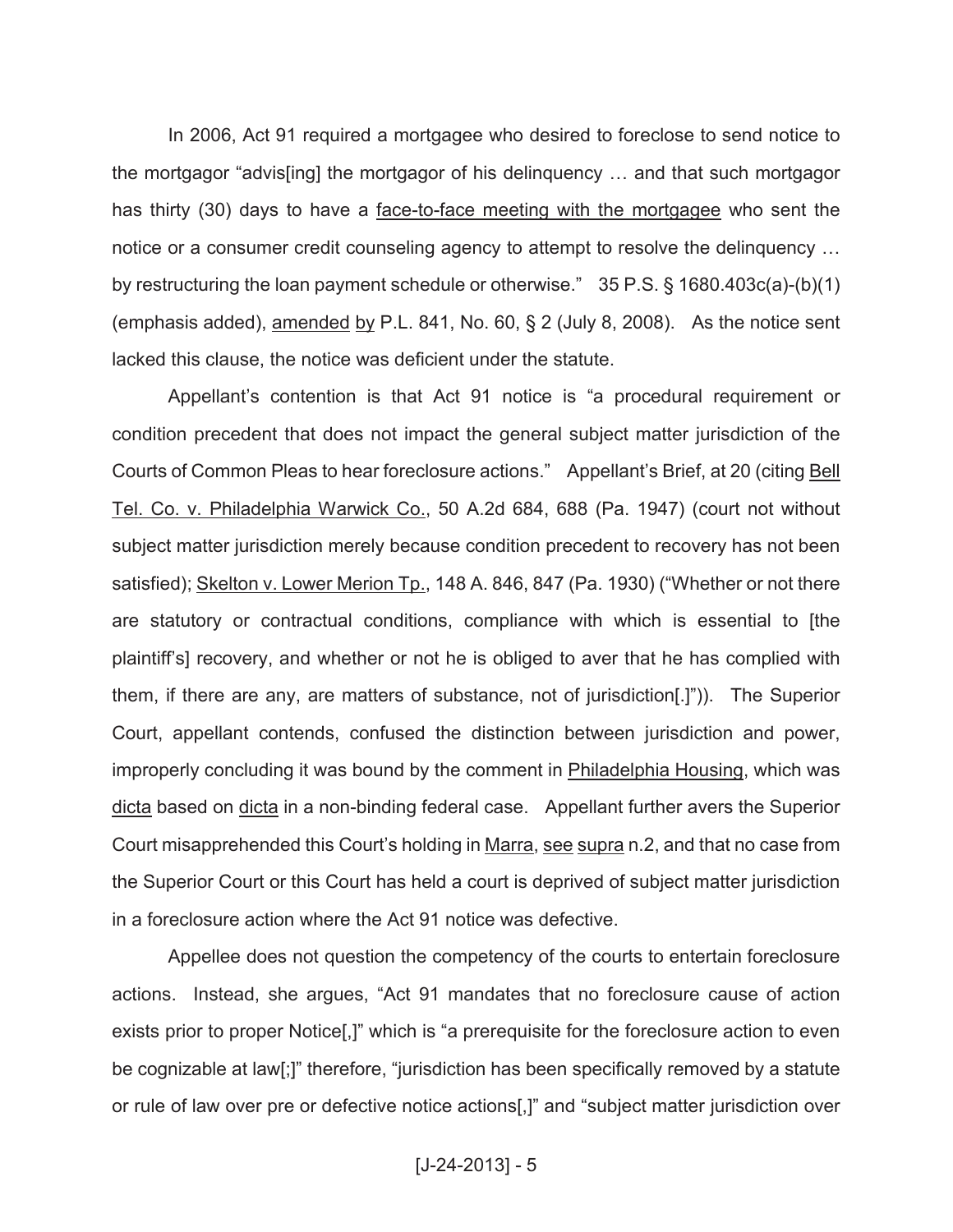such actions is lacking." Appellee's Brief, at 13, 19 (citations and internal quotation marks omitted). In support, appellee contrasts, without legal citation, "jurisdictional prerequisite[s]," which "establish[] the conditions under which access to the court is granted or denied," and "elements of a cause of action that must be demonstrated for the court to actually grant relief." Id., at 11. Appellee argues that by requiring notice prior to the commencement of a foreclosure action, "the Legislature has ousted subject matter jurisdiction from the courts over foreclosure actions commenced prior to statutorily-defined proper [n]otice." Id., at 12. Appellee then quotes Act 91 and asserts "not only is the Notice prescribed by Act 91 jurisdictional, jurisdiction is withheld from the court until the Act 91 process is exhausted." Id., at 16.

Appellee claims the Legislature framed Act 91 "explicitly in terms of … the right for the cause of action to be commenced" by stating, "'Before any mortgagee may[ ]… commence any legal action including mortgage foreclosure to recover under such obligation'[, it must comply with Act 91]."  $\text{Id.}$  (quoting 35 P.S. § 1680.402c(a)). Thereby, appellee contends, the Legislature "altogether eliminated any remedy a pre-Notice foreclosure plaintiff had at the outset under prior statutes or the common law[,]" and as such, "its dictates must be strictly complied with."  $Id.$ , at 16-17 (citing Shenango Valley Osteopathic Hospital v. Department of Health, 451 A.2d 434, 437 (Pa. 1982) (citation omitted) ("In all cases where a remedy is provided … by any act or acts of assembly of this [C]ommonwealth, the directions of the said acts shall be strictly pursued[.]")).

Lastly, appellee argues that where the Legislature chooses "to forbid a cause of action as opposed to simply changing the rules under which the [court] has the power to grant relief in particular cases[,]" it "depriv[es] the court of the power to even hear the action" absent fulfillment of the new condition.  $Id.$ , at 21. Appellee contends choosing this more drastic result in the area of mortgage foreclosure is reasonable, given that "[f]oreclosure defendants are almost by definition lacking in financial resources, and this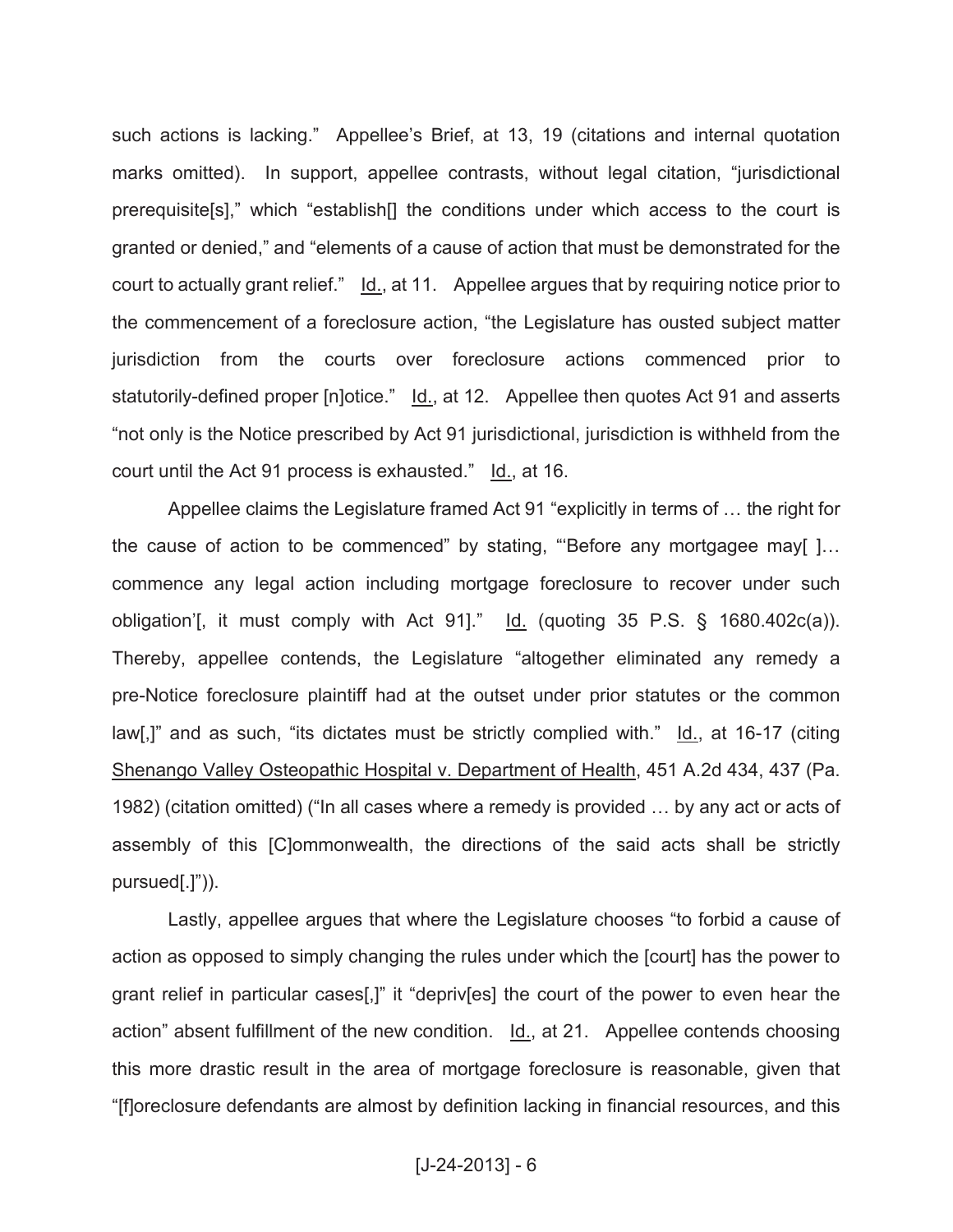clearly translates into a deficit in legal resources[,]" and "[m]ost foreclosure cases are not even litigated but go to default judgment, and when they are litigated it is often on a pro-se basis."  $\underline{Id}$ , at 22.

The question thus is whether Act 91 imposes jurisdictional prerequisites, which "relate[] solely to the competency of the particular court … to determine controversies of the general class to which the case … belongs[,]" or whether they are procedural requirements, which impact "the ability of a [court] to order or effect a certain result[,]" in mortgage foreclosure cases. In re Melograne, 812 A.2d 1164, 1167 (Pa. 2002) (citation omitted). "Claims relating to a tribunal's power are, unlike claims of subject matter jurisdiction, waivable." Id. (citation omitted); see Jones v. State Automobile Insurance Association, 455 A.2d 710, 712 (Pa. Super. 1983) (quoting Papencordt v. Masterwork Paint Co., 194 A.2d 878, 880-81 (Pa. 1963)) (in determining improper commencement of action by petition and rule was waivable procedural defect, court noted, "Where a court has general jurisdiction over the subject matter of the litigation, any irregularity in the method by which the court obtains jurisdiction of a particular case is usually waived by failure to raise the objection timely. Defects in process or procedure may always be waived provided there is general jurisdiction of the subject matter.").

Although this Court has never addressed whether Act 91 notice implicates subject matter jurisdiction, the New Jersey Supreme Court recently rejected a mortgagor's argument that a defect in a pre-foreclosure notice violates a "jurisdictional precondition" and renders any resulting judgment void. See US Bank National Association v. Guillaume, 38 A.3d 570, 587 & n.4 (N.J. 2012). The Court reasoned, "Had the Legislature intended that a foreclosure action be dismissed whenever a timely-served notice omitted even a single item listed in N.J.S.A. 2A:50-56(c), it would have so stated." Id., at 587. While the New Jersey Court's decision is not binding, it is persuasive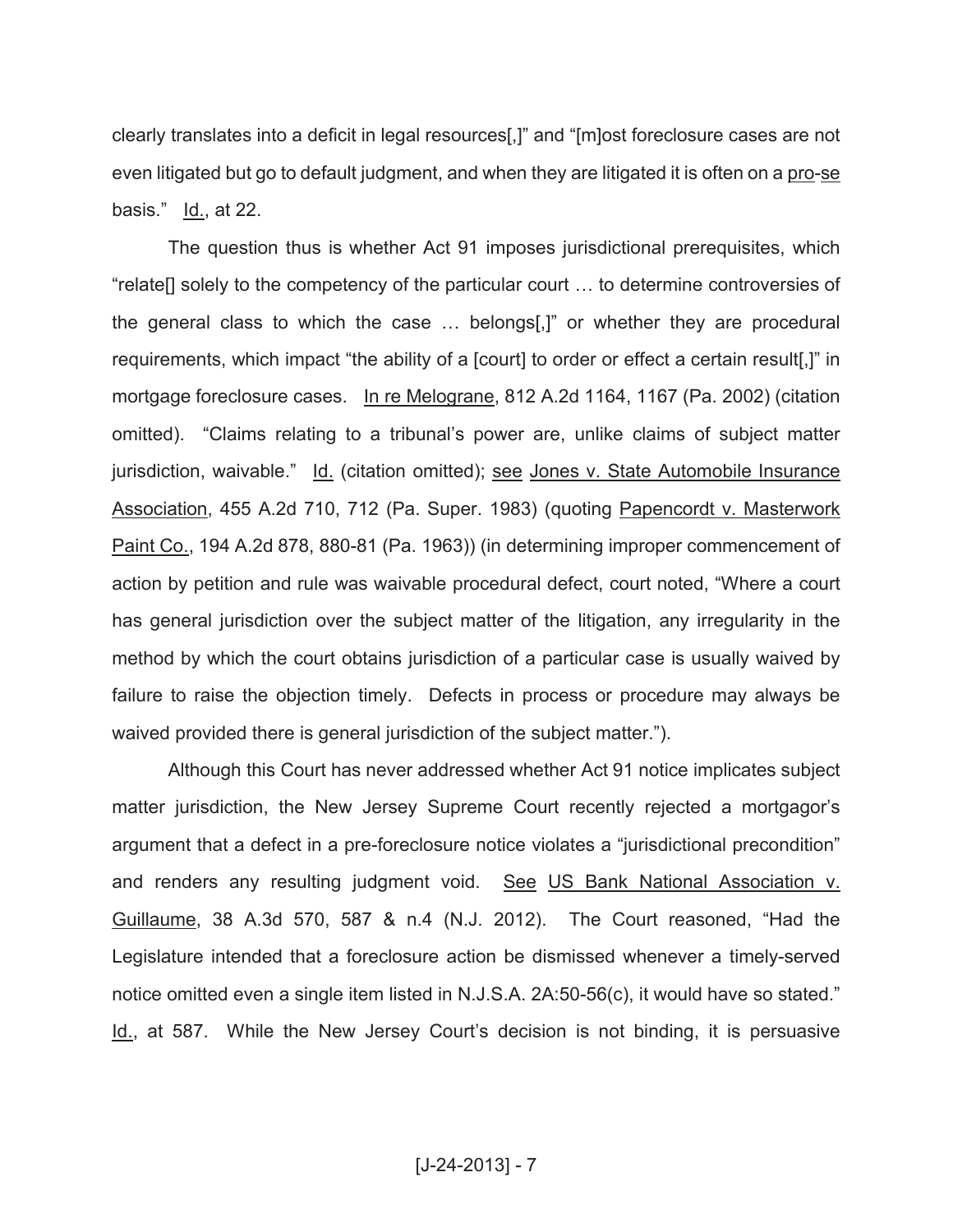because the pre-foreclosure notice statute at issue in **Guillaume** is substantially similar to Act 91.<sup>5</sup> In fact, N.J.S.A. 2A:50-56 is more suggestive of a legislative intent to eradicate a defective notice foreclosure action than Act 91 in that it requires mortgagors to plead compliance with its requirements in their complaints. See N.J.S.A. 2A:50-56(f) ("Compliance with this section shall be set forth in the pleadings of any legal action referred to in this section.").

Save for exceptions irrelevant to this matter, our Courts of Common Pleas have unlimited original jurisdiction over all proceedings in this Commonwealth, unless otherwise provided by law. Pa. Const. art. 5, § 5; 42 Pa.C.S. § 931(a). In the absence of a clear legislative mandate, laws are not to be construed to decrease the jurisdiction of the courts. See, e.g., Armstrong School District v. Armstrong Education Association, 595 A.2d 1139, 1144 (Pa. 1991) ("The language of [the statute] makes no reference to a decrease in the equity court's jurisdiction and such a diminution may not be implied."); In re Jones & Laughlin Steel Corporation, 398 A.2d 186, 191 (Pa. Super. 1979) ("[I]f the legislature's intention to limit jurisdiction is not clear, we should construe the act in question as imposing no limitation."), affirmed, 412 A.2d 1099 (Pa. 1980).

Appellee's entire argument relies on her incorrect assumption that the Legislature has required the cause of action in foreclosure to include a mortgagee's compliance with

N.J.S.A. 2A:50-56(a).

<sup>5</sup> The New Jersey statute provides:

Upon failure to perform any obligation of a residential mortgage by the residential mortgage debtor and before any residential mortgage lender may accelerate the maturity of any residential mortgage obligation and commence any foreclosure or other legal action to take possession of the residential property which is the subject of the mortgage, the residential mortgage lender shall give the residential mortgage debtor notice of such intention at least 30 days in advance of such action as provided in this section.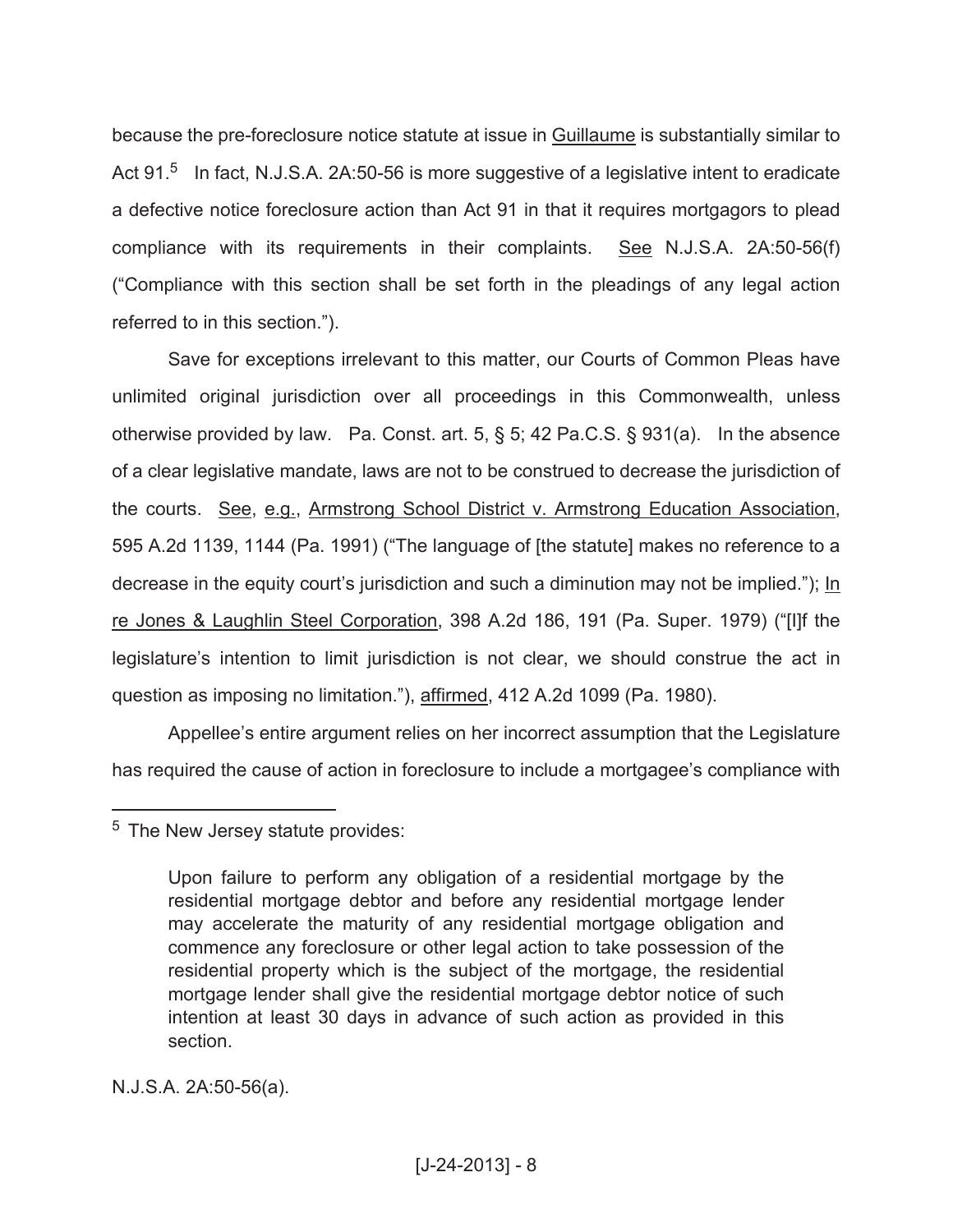Act 91's requirements. A cause of action is "a factual situation that entitles one person to obtain a remedy in court from another person." Black's Law Dictionary 235 (8th ed. 2004). In foreclosure, this factual situation includes a mortgagor's default on a duly executed mortgage. See Pa.R.C.P. 1147(a) (itemizing factual averments required in mortgage foreclosure complaint). The cause of action does not include the procedural requirements of acting on that cause. Appellee's overarching assertion that Act 91 imposes jurisdictional prerequisites on mortgage foreclosure actions is unsupportable.

Turning to the definitions of "procedural law" and "procedure," the Act 91 notice requirements appear to fit comfortably in the procedural realm as they set forth the steps a mortgagee with a cause of action must take prior to filing for foreclosure. See Black's Law Dictionary 1241 (8th ed. 2004) (Procedural law: "The rules that prescribe the steps for having a right or duty judicially enforced, as opposed to the law that defines the specific rights or duties themselves." Procedure: "1. A specific method or course of action. 2. The judicial rule or manner for carrying on a civil lawsuit or criminal prosecution."). Contrary to appellee's argument, the Act 91 notice requirements certainly do not sound in jurisdiction as they do not affect the classification of the case as a mortgage foreclosure action. See In re Melograne, at 1167 (citation omitted) ("Jurisdiction relates solely to the competency of the particular court or administrative body to determine controversies of the general class to which the case then presented for its consideration belongs."). Moreover, the lack of explicit language in Act 91 prescribing that such requirements are jurisdictional cautions against this Court treating them as such. See Armstrong School District, at 1144; In re Jones & Laughlin Steel Corporation, at 191.

The failure to pay the mortgage according to its terms gave Beneficial its cause of action. To act on that cause of action, it was required to give notice under Act 91. As the notice it gave did not meet the requirements of the Act, it was defective and the